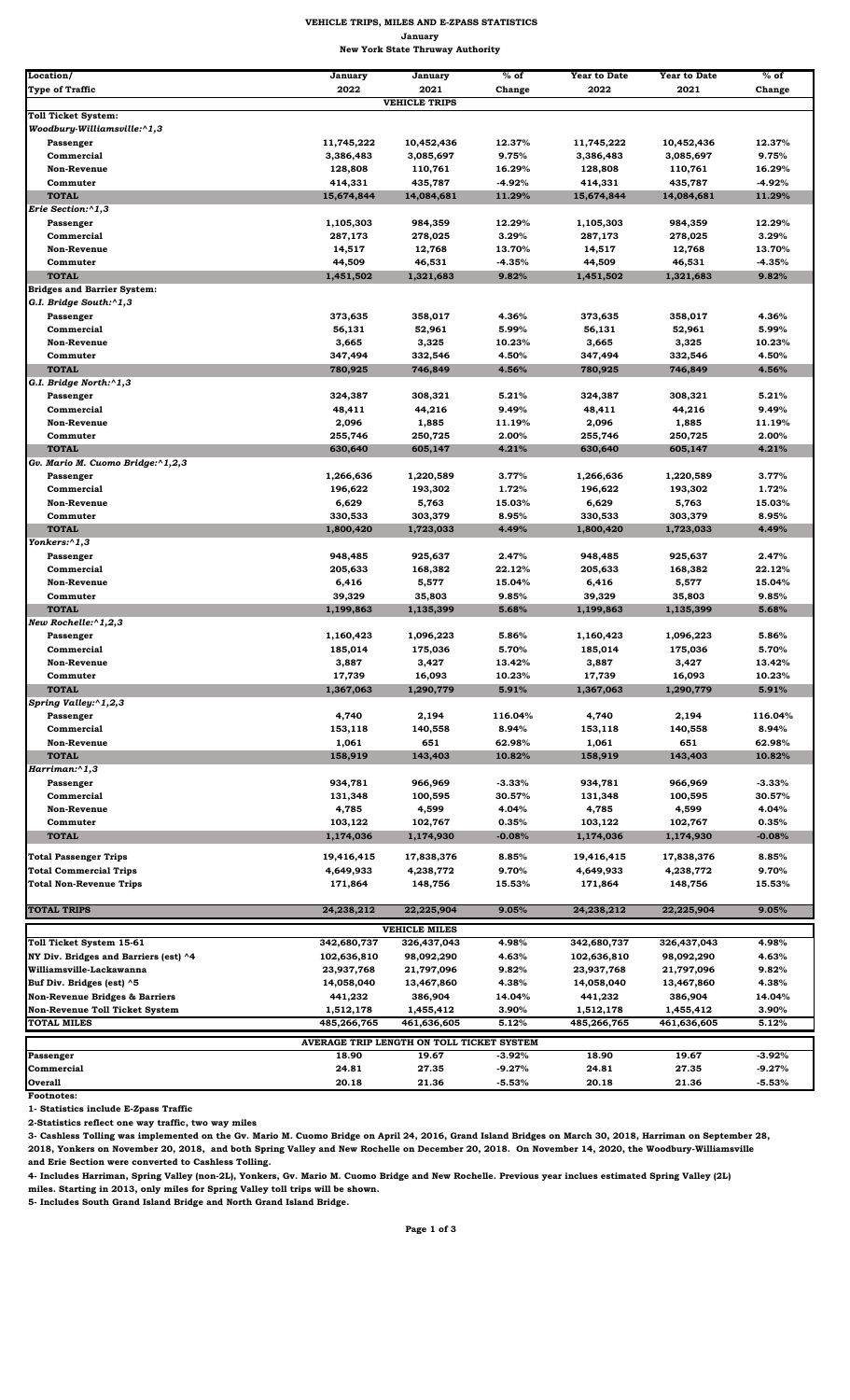| <b>Location (Date Implemented)</b>   | January    | January    | $%$ of   | <b>Year to Date</b> | <b>Year to Date</b> | $%$ of   |
|--------------------------------------|------------|------------|----------|---------------------|---------------------|----------|
| <b>Type of Traffic</b>               | 2022       | 2021       | Change   | 2022                | 2021                | Change   |
| <b>Toll Ticket System:</b>           |            |            |          |                     |                     |          |
| Woodbury-Williamsville:              |            |            |          |                     |                     |          |
| Passenger                            | 9,660,443  | 9,020,561  | 7.09%    | 9,660,443           | 9,020,561           | 7.09%    |
| Commercial                           | 3,237,551  | 2,981,489  | 8.59%    | 3,237,551           | 2,981,489           | 8.59%    |
| <b>Non-Revenue</b>                   | 128,808    | 110,761    | 16.29%   | 128,808             | 110,761             | 16.29%   |
| Commuter                             | 414,331    | 435,787    | $-4.92%$ | 414,331             | 435,787             | $-4.92%$ |
| <b>TOTAL</b>                         | 13,441,133 | 12,548,598 | 7.11%    | 13,441,133          | 12,548,598          | 7.11%    |
| % of E-ZPass to Total Trips          | 85.75%     | 89.09%     |          | 85.75%              | 89.09%              |          |
| <b>Erie Section:</b>                 |            |            |          |                     |                     |          |
| Passenger                            | 898,441    | 841,249    | 6.80%    | 898,441             | 841,249             | 6.80%    |
| Commercial                           | 242,094    | 262,526    | $-7.78%$ | 242,094             | 262,526             | $-7.78%$ |
| <b>Non-Revenue</b>                   | 14,517     | 12,768     | 13.70%   | 14,517              | 12,768              | 13.70%   |
| Commuter                             | 44,509     | 46,531     | $-4.35%$ | 44,509              | 46,531              | $-4.35%$ |
| <b>TOTAL</b>                         | 1,199,561  | 1,163,074  | 3.14%    | 1,199,561           | 1,163,074           | 3.14%    |
| % of E-ZPass to Total Trips          | 82.64%     | 88.00%     |          | 82.64%              | 88.00%              |          |
| <b>Bridges and Barrier System:</b>   |            |            |          |                     |                     |          |
| G.I. Bridge South(10/26/93):         |            |            |          |                     |                     |          |
| Passenger                            | 226,371    | 213,751    | 5.90%    | 226,371             | 213,751             | 5.90%    |
| Commercial                           | 48,402     | 46,710     | 3.62%    | 48,402              | 46,710              | 3.62%    |
| <b>Non-Revenue</b>                   | 3,665      | 3,325      | 10.23%   | 3,665               | 3,325               | 10.23%   |
| Commuter                             | 347,494    | 332,546    | 4.50%    | 347,494             | 332,546             | 4.50%    |
| <b>TOTAL</b>                         | 625,932    | 596,332    | 4.96%    | 625,932             | 596,332             | 4.96%    |
| % of E-ZPass to Total Trips          | 80.15%     | 79.85%     |          | 80.15%              | 79.85%              |          |
| G.I. Bridge North (10/26/93):        |            |            |          |                     |                     |          |
| Passenger                            | 192,477    | 178,968    | 7.55%    | 192,477             | 178,968             | 7.55%    |
| Commercial                           | 42,075     | 38,988     | 7.92%    | 42,075              | 38,988              | 7.92%    |
| <b>Non-Revenue</b>                   | 2,096      | 1,885      | 11.19%   | 2,096               | 1,885               | 11.19%   |
| Commuter                             | 255,746    | 250,725    | 2.00%    | 255,746             | 250,725             | 2.00%    |
| <b>TOTAL</b>                         | 492,394    | 470,566    | 4.64%    | 492,394             | 470,566             | 4.64%    |
| % of E-ZPass to Total Trips          | 78.08%     | 77.76%     |          | 78.08%              | 77.76%              |          |
| Gv. Mario M. Cuomo Bridge (8/30/93): |            |            |          |                     |                     |          |
| Passenger                            | 1,064,814  | 1,002,507  | 6.22%    | 1,064,814           | 1,002,507           | 6.22%    |
| Commercial                           | 170,367    | 169,055    | 0.78%    | 170,367             | 169,055             | 0.78%    |
| <b>Non-Revenue</b>                   | 6,629      | 5,763      | 15.03%   | 6,629               | 5,763               | 15.03%   |
| Commuter                             | 330,533    | 303,379    | 8.95%    | 330,533             | 303,379             | 8.95%    |
| <b>TOTAL</b>                         | 1,572,343  | 1,480,704  | 6.19%    | 1,572,343           | 1,480,704           | 6.19%    |
| % of E-ZPass to Total Trips          | 87.33%     | 85.94%     |          | 87.33%              | 85.94%              |          |
| Yonkers (2/14/94):                   |            |            |          |                     |                     |          |
| Passenger                            | 802,253    | 775,473    | 3.45%    | 802,253             | 775,473             | 3.45%    |
| Commercial                           | 171,538    | 140,311    | 22.26%   | 171,538             | 140,311             | 22.26%   |
| <b>Non-Revenue</b>                   | 6,416      | 5,577      | 15.04%   | 6,416               | 5,577               | 15.04%   |
| Commuter                             | 39,329     | 35,803     | 9.85%    | 39,329              | 35,803              | 9.85%    |
| <b>TOTAL</b>                         | 1,019,536  | 957,164    | 6.52%    | 1,019,536           | 957,164             | 6.52%    |
| % of E-ZPass to Total Trips          | 84.97%     | 84.30%     |          | 84.97%              | 84.30%              |          |
| New Rochelle (11/13/95):             |            |            |          |                     |                     |          |
| Passenger                            | 924,460    | 861,996    | 7.25%    | 924,460             | 861,996             | 7.25%    |
| Commercial                           | 152,945    | 144,137    | 6.11%    | 152,945             | 144,137             | 6.11%    |
| <b>Non-Revenue</b>                   | 3,887      | 3,427      | 13.42%   | 3,887               | 3,427               | 13.42%   |
| Commuter                             | 17,739     | 16,093     | 10.23%   | 17,739              | 16,093              | 10.23%   |
| <b>TOTAL</b>                         | 1,099,031  | 1,025,653  | 7.15%    | 1,099,031           | 1,025,653           | 7.15%    |
| % of E-ZPass to Total Trips          | 80.39%     | 79.46%     |          | 80.39%              | 79.46%              |          |
| Spring Valley (8/2/93):              |            |            |          |                     |                     |          |
| Passenger                            | 3,188      | 567        | 462.26%  | 3,188               | 567                 | 462.26%  |
| Commercial                           | 131,501    | 121,078    | 8.61%    | 131,501             | 121,078             | 8.61%    |
| <b>Non-Revenue</b>                   | 1,061      | 651        | 62.98%   | 1,061               | 651                 | 62.98%   |
| <b>TOTAL</b>                         | 135,750    | 122,296    | 11.00%   | 135,750             | 122,296             | 11.00%   |
| % of E-ZPass to Total Trips          | 85.42%     | 85.28%     |          | 85.42%              | 85.28%              |          |
| Harriman (6/6/94):                   |            |            |          |                     |                     |          |
| Passenger                            | 789,257    | 814,200    | $-3.06%$ | 789,257             | 814,200             | $-3.06%$ |
| Commercial                           | 112,900    | 91,950     | 22.78%   | 112,900             | 91,950              | 22.78%   |
| <b>Non-Revenue</b>                   | 4,785      | 4,599      | 4.04%    | 4,785               | 4,599               | 4.04%    |
| Commuter                             | 103,122    | 102,767    | 0.35%    | 103,122             | 102,767             | 0.35%    |
| <b>TOTAL</b>                         | 1,010,064  | 1,013,516  | $-0.34%$ | 1,010,064           | 1,013,516           | $-0.34%$ |
| % of E-ZPass to Total Trips          | 86.03%     | 86.26%     |          | 86.03%              | 86.26%              |          |
|                                      |            |            |          |                     |                     |          |
| <b>Total Passenger Trips</b>         | 14,561,705 | 13,709,272 | 6.22%    | 14,561,704          | 13,709,272          | 6.22%    |
| <b>Total Commercial Trips</b>        | 4,309,372  | 3,996,244  | 7.84%    | 4,309,373           | 3,996,244           | 7.84%    |
| <b>Total Non-Revenue Trips</b>       | 171,864    | 148,756    | 15.53%   | 171,864             | 148,756             | 15.53%   |
| <b>Total Commuter Trips</b>          | 1,552,803  | 1,523,631  | 1.91%    | 1,552,803           | 1,523,631           | 1.91%    |
| <b>TOTAL TRIPS</b>                   | 20,595,744 | 19,377,903 | 6.28%    | 20,595,744          | 19,377,903          | 6.28%    |
| % of E-Zpass Trips to Total Trips    | 84.97%     | 87.19%     |          | 84.97%              | 87.19%              |          |

**Page 2 of 3** 

## **E-ZPASS VEHICLE TRIPS January New York State Thruway Authority**